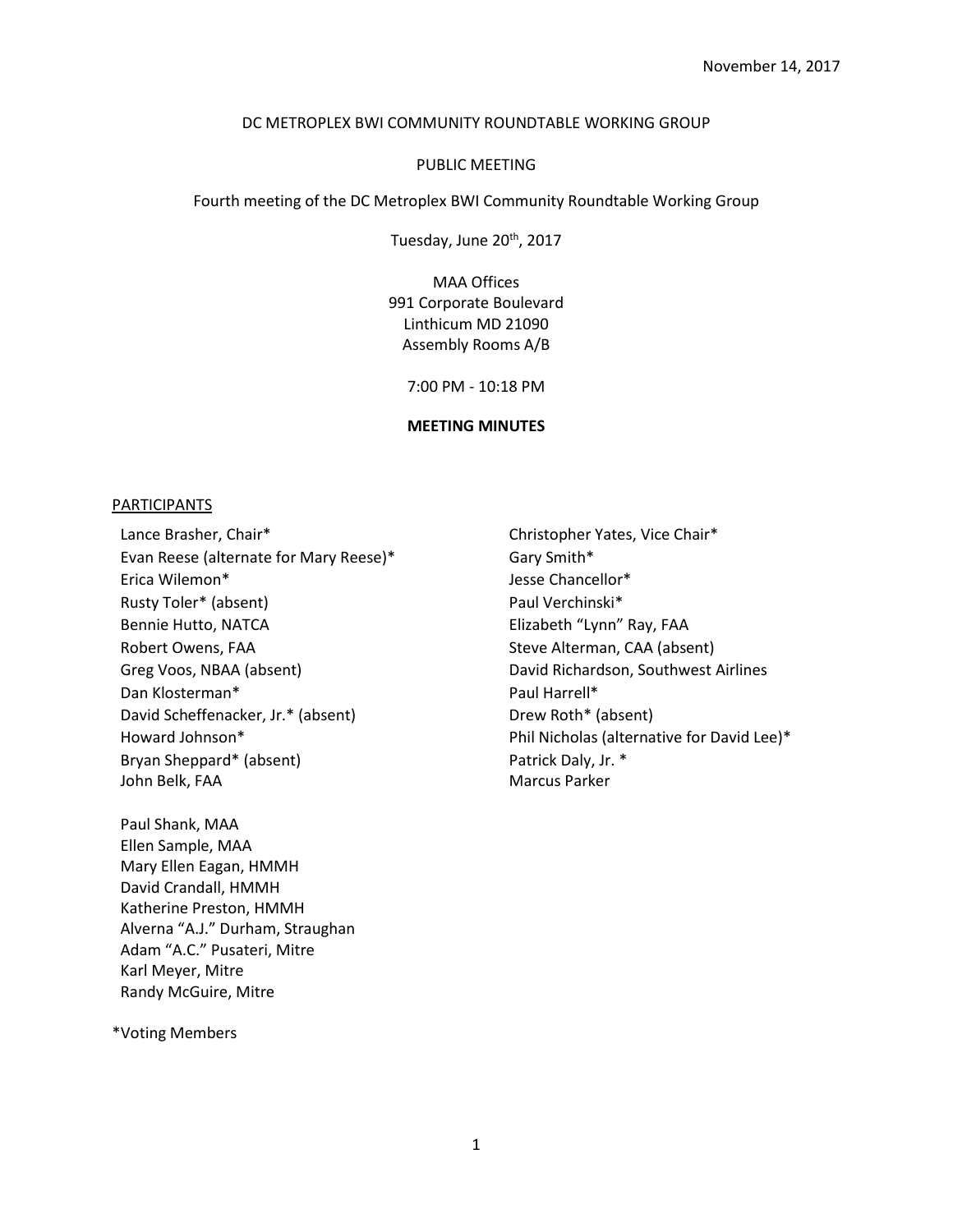# MEETING MATERIALS (APPENDED)

Participants received the following materials in advance:

- June 20<sup>th</sup>, 2017 Meeting Agenda
- Draft Meeting Minutes from May 16<sup>th</sup>, 2017

Displayed at meeting:

- FAA provided members of the round table with four handouts of background documentation to supplement FAA's presentation
	- o Center for Advanced Aviation System Development
	- o MITRE: An Overview
	- o Baltimore/Washington International Thurgood Marshall Airport (BWI) Traffic Analysis and Notional Paths Briefing – Abbreviations
	- o BWI Traffic Analysis and Notional Paths Analysis Methodology Summary
- FAA presentation (abridged version presented; complete presentation available by request)
- MAA presentation
	- o On Noise Complaints for BWI

# **Introductions**

Mr. Lance Brasher (Chair) welcomed attendees and began the meeting. He gave a brief overview of the Roundtable for new participants, and the Resolution requesting that FAA revert to pre-Metroplex air traffic routes to provide relief to the communities. The resolution was passed at the March meeting, and followed up with a letter to the FAA. The Roundtable was supported in the request by the entire Maryland Congressional Delegation, Howard and Anne Arundel Counties, and Governor Hogan.

The FAA provided a written response from Ms. Lynn Ray, Vice President for Mission Support Services. The letter states that the FAA is committed to working with the Roundtable to find solutions, giving full consideration to the Roundtable recommendations, and keeping the group updated. The FAA is giving this work a high priority, but the process may take 18-24 months. In the interim, the FAA will work with the Roundtable to identify and potentially implement other short-term operational changes that could provide relief.

Mr. Brasher stated his expectation for the FAA presentation on notional designs to take most of the meeting. Because of the amount of time needed for FAA, public comments would be deferred to the end of the meeting. If we run out of time we will commit more time for public comments in July.

# **Review and approve agenda**

Mr. Verchinski made a motion to approve, Mr. Yates seconded. Agenda is approved.

# **Review and approve May 16th, 2017 meeting minutes.**

Mr. Daly repeated comments that he made in the last meeting which were not captured. He reiterated that a letter was sent to the FAA in early April requesting a Town Hall meeting for Anne Arundel County residents. Ms. Ray responded that the Roundtable was a sufficient forum for discussion.

Mr. Yates made a motion to correct participant list because Mr. Voos was not in attendance at the last meeting.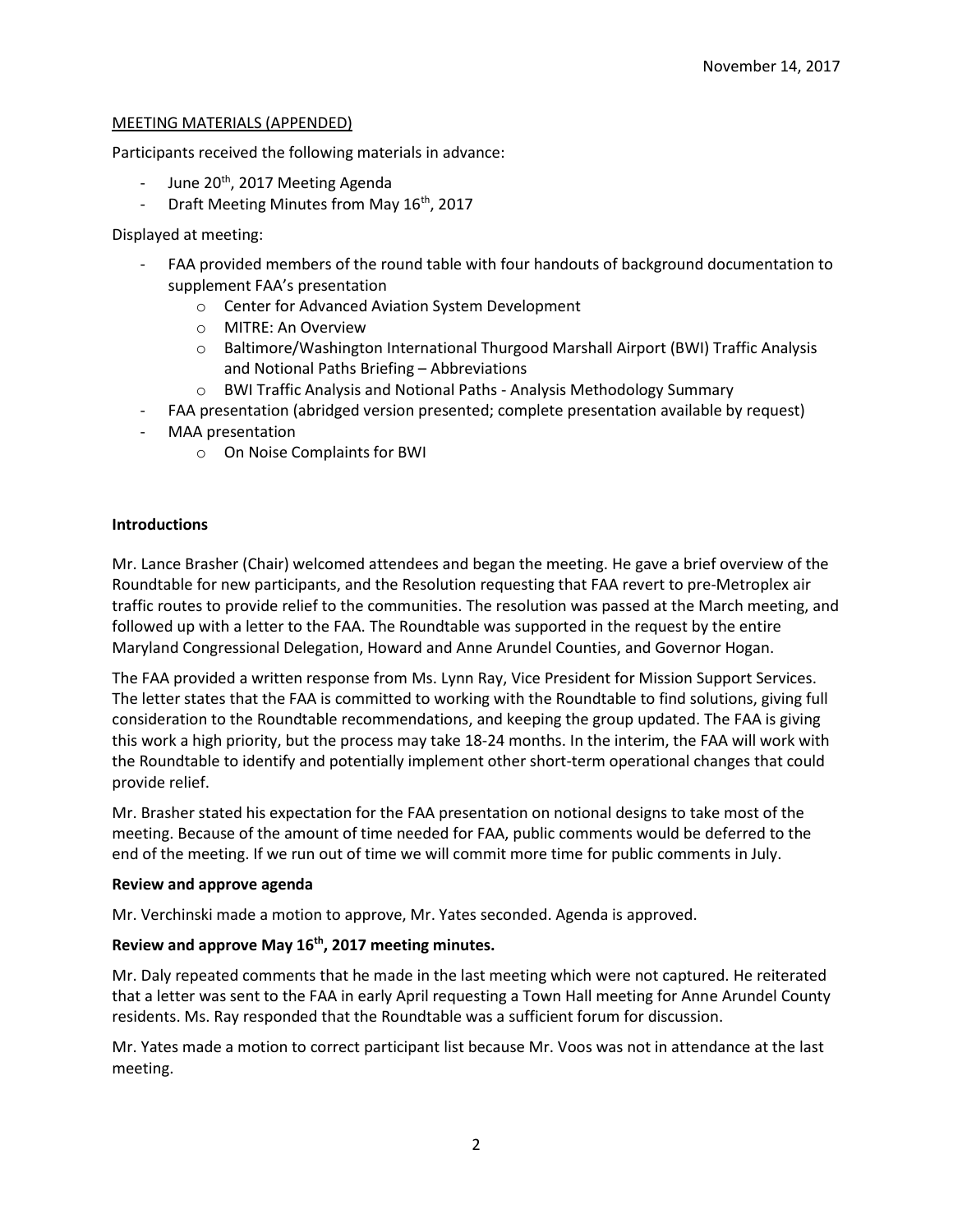Mr. Verchinski noted that there is a blank space for FAA's web address and requested this information be filled in.

Mr. Verchinski made a motion to approve the minutes subject to the aforementioned changes. Mr. Smith seconded. Minutes are approved.

# **FAA Presentation**

Ms. Ray introduced Mr. Bennie Hutto and Mr. John Belk, who will be giving the presentation. There is a good deal of extra background information that the FAA will provide, and will post the full slide version after the meeting. FAA is happy to come back to explain any of the analysis at future meetings, if we do not get to all questions. This presentation is focused on the changes to the procedures that have happened.

Mr. Belk introduced himself to the group. He spent 30 years in the Air Force as an air traffic controller. He has experience reaching out to communities as part of that role, and is also doing this now for FAA. He is now a manager in the office for Performance Based Navigation. Mr. Hutto and Mr. Belk work across the country, but their focus for the last 23 days and going forward is on BWI and your communities. Mr. Belk thanked the group for letting him speak. The FAA has heard your concerns and will provide you with information to help with your analysis. Below is the agenda for FAA's portion of the presentation:

- PBN Design Influences and Factors
- Lateral Analysis
	- o Traffic Density Changes
	- o Analysis of Track Data Changes
	- o Notional Designs
- Vertical Analysis
	- o Altitude Distribution Changes
	- o Vertical Profiles
- Speed Analysis
- Ground Speed Distribution Changes
- Notional Path Discussion
- Notional Next Steps

Mr. Randy McGuire of Mitre described their role and assistance to FAA, then introduced Mr. Adam Pusateri and Mr. Karl Meyer, who provided staff assistance and helped prepare the presentation.

Mr. Belk described the (4) handouts which discussed project overview, data sources, acronyms, and terminology.

# **PBN Design Influences & Factors**

Mr. Hutto described the constraints to airspace that are a dominant factor on how and if current procedures could be changed.

Mr. Hutto described BWI runway configurations. He discussed primary operations to the west and changes that occurred due to runway closures in addition to Metroplex implementation.

Mr. Belk explained that it was important to consider changes from the runway closures, to understand the data and what was due to NextGen versus runway closures. The version of the MS PowerPoint that was presented tonight is 60 slides [referred to as the "abridged version], and focuses on the main changes. A full version of the presentation that is over 140 slides is available for review; it includes every runway end and every procedure, regardless if there was a change or not.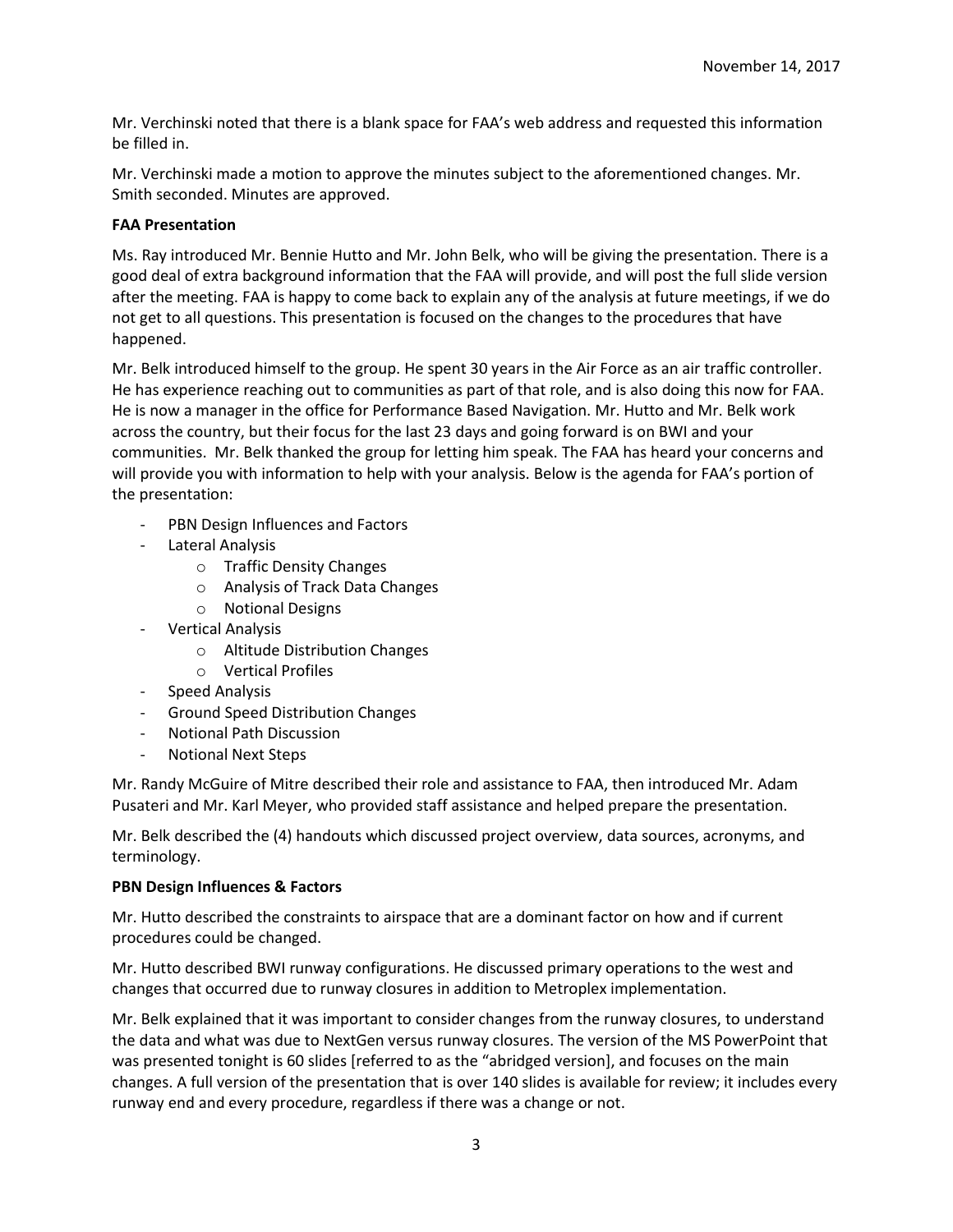Mr. Hutto went over special flight rules area, Air Traffic Control (ATC) considerations, flight restricted zone, and class B Airspace (up to 10,000 ft.). The FAA tries to separate all instrument flight rules (IFR) aircraft within Class Bravo airspace, and visual flight rules (VFR) aircraft are below that threshold.

There is additional Chesapeake Bay airspace with other requirements and standard operation procedures that we have to take into account when designing procedures. Aircraft that fly in the Chesapeake Bay airspace also require certain equipment.

Mr. Belk explained that pilots operating under VFR in this area have to have certain equipment and be in radio contact, because this is such a congested airspace with a lot of commercial flights.

Mr. Hutto talked about lateral analysis for Runways 28 and 15R 2014-2016 for TERPZ3 and TERPZ6.

Mr. Hutto showed a traffic density map that compared June – July 2014 with June – July 2016. Mr. Belk explained what these maps represent and how the colors show the number of aircraft in a certain area on each day.

Mr. Evan Reese asked if FAA developed traffic density maps for December 2016 – January 2017 timeframe to show what the picture looks like with prevailing winds shift. Mr. Belk said FAA only developed analysis for the June 2014 and June 2016 timeframe, but that they could take a look at that.

Mr. Hutto then showed TERPZ routes from Runway (Rwy) 28. It depicts 150 randomly selected flights from both 2014 and 2016 to show the shift produced by the Metroplex procedural changes.

Mr. Verchinski asked why the bulk of the flights on Rwy 28 TERPZ departures shifted to the north, and

who made that decision.

Mr. Hutto said some rules came out of Atlanta regarding Equivalent Lateral Spacing Operations (ELSO), which allowed FAA to reduce separation to 10 degrees. These changes were based on Dallas, Texas, procedures. The routes are slightly shifted north because of the south departures on CONLE. This is a result of the tower using these new tools. There were procedures in this area to the north before, just not as many.

Mr. Reese asked which order FAA was using: 7100.41A or 8200? Mr. Reese explained that he thought the FAA stated that order 7100.41A should not be used for Metroplex anymore. Mr. Belk stated that that order was not used for development and implementation of Metroplex processes, but FAA will be using 7100.4A going forward. This is no longer a Metroplex process, as the post-implementation is complete. We are using this order for the review and revision phase.

Mr. Nicholas asked when was flight procedures shifted to TERPZ6? Mr. Hutto responded February 4, 2016.

Mr. Belk stated that the PBN working group for BWI will kick off in August. The different orders are different processes/tools that FAA can use to develop procedures. There is not just one set of tools to develop routes. We use a selection of tools to try and minimize impact on communities, while preserving flight safety and efficiency.

Mr. Hutto then stated that FAA will show "notional path areas" tonight, not actual notional procedures. Mr. Reese asked if FAA will discuss altitudes with notional path areas this meeting. Mr. Hutto said that TERPZ does have a minimum altitude and climb. The working group that will get together in August will be looking at altitudes. Mr. Belk reminded the group that Air Transportation Organization (ATO) has a huge range of aircraft to take into account when developing the procedures, and not all aircraft have the same capabilities. The idea is to provide a more dispersed path. The FAA workgroup has the tools to do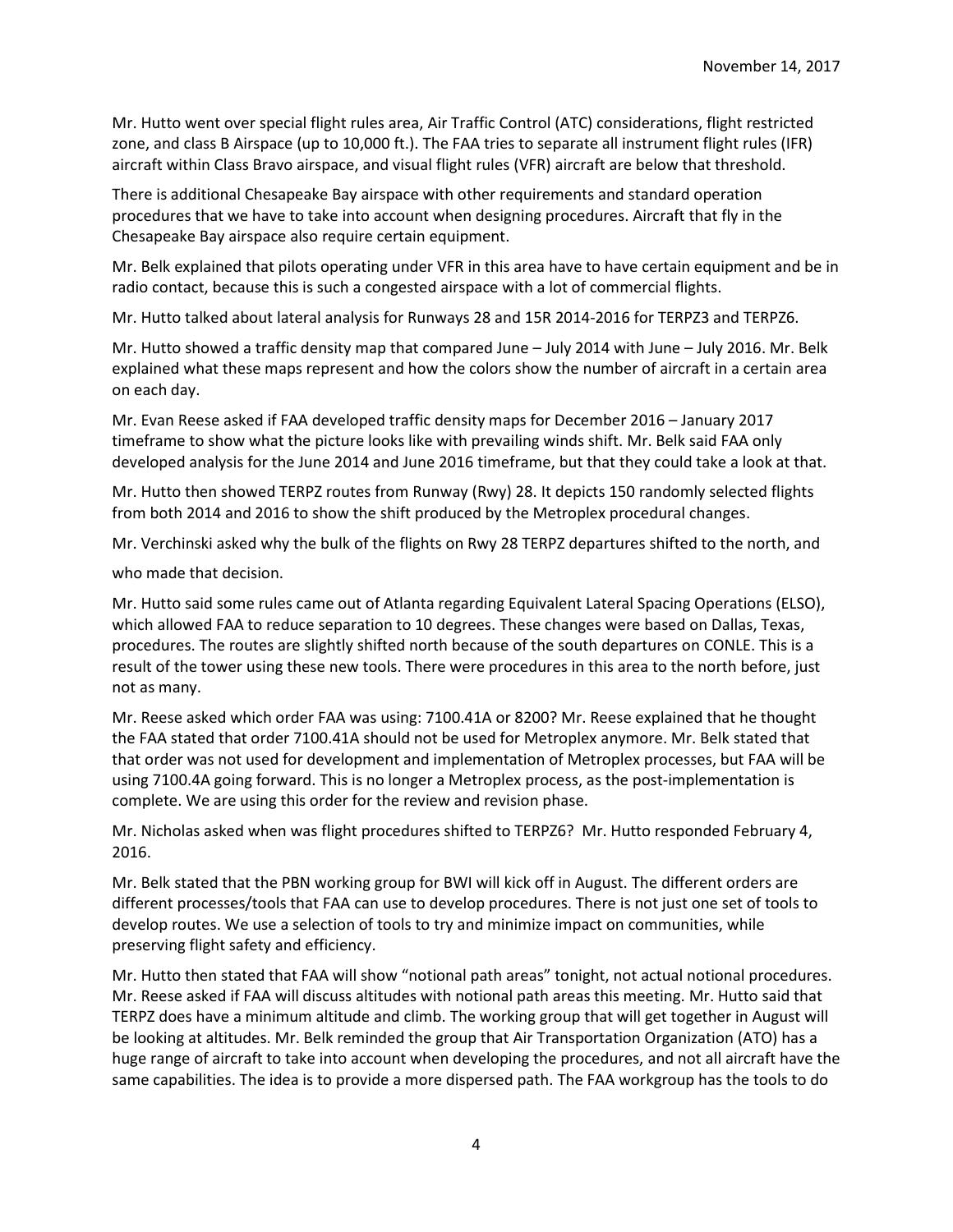that, and Mr. Belk, Mr. Hutto and the Mitre team are collecting the Roundtable's input and questions to share with them. They will be joining the team in Atlanta to make sure they're on the same page.

Mr. Hutto described that there are multiple options to review. The FAA has heard a lot about 3 Distance Measuring Equipment (DME) in these meetings. Specifically the communities have asked not to make any turns until 3 DME. This is not GPS equipment; it's for ground-based waypoints.

Mr. Hutto then showed the southeast-bound Standard Instrument Departure (SID), the CONLE3. In 2014, the flights took manual turns south earlier than in 2016. All of the 2014 lines are vectors, and flights have to reach a certain altitude before they can make the turn. In 2016, aircraft navigate to a waypoint which creates a more concentrated flight path. There are certain times when air traffic controllers will route the flights off the procedure, depending on what else is happening in the airspace.

Mr. Brasher asked about the relationship between BOSLY and RASIN, and Mr. Hutto described that planes have to pass BOSLY before they start turning, and they aren't all as tight turns. The dashed line on the diagram is illustrative but planes are really arcing out to take a turn, planes don't take a sharp straight line.

Mr. Brasher expressed difficulty in identifying where all of the points are displayed. Mr. Belk stated that FAA will provide the latitude and longitude for each of these points, and will display the points on a better map that shows communities. If the goal is having more dispersion, FAA may be able to move the waypoint further to the southeast.

Mr. Reese asked if the cutoff for the analysis was the last waypoint. What is the cutoff distance and altitude? It shouldn't just be a function of distance but altitude too. Mitre staff clarified that they didn't stop the analysis at RASIN, and that data is available further out from the airport.

FAA then showed traffic density maps to the south with departures from Rwy 15R from 2014 to 2016. Tracks got more concentrated and the amount of flights nearly doubled. Westbound traffic moved north, southbound moved east, in addition to increased concentration. Mr. Brasher asked for reasoning behind the increase in flights. Mr. Hutto stated that there were no closed runways at the time and possibly weather may have played a role in the increase of flights.

Notional areas were shown for the westbound and southeast departures. Arrivals from the west and traffic to the south will have to be considered.

# **Lateral analysis / Departure Summary**

Lateral analysis for arrivals on Rwy 33L and 10 was discussed. Mr. Hutto showed the density map. Mr. Belk described the final approach. Mr. Belk explained that pilots are extremely busy in this phase of flight. The FAA has to develop the final procedures to work in the most adverse conditions. Air Traffic is restricted by certain FAA orders on how low and how high they can have aircraft on final approach (typically a  $3^\circ$  angle). Aircraft can't be higher than a certain altitude on final approach because the aircraft is too high and trying to slow down as they're descending. These are considerations and constraints in development of procedures.

Density maps showed more concentration on downwind leg and upstream, but do not show a large change for final approach of arrivals coming from the southeast. Mr. Brasher stated that there has been a big change in that area. There was a large increase in flights from 5,163 in 2014 to 13,690 in 2016.

Mr. Hutto showed the routes for RAVNN arrivals from the 2014 – 2016 samples.

Ms. Wilemon stated that the number of flights and concentration has really increased. Mr. Belk said that dispersion is really difficult to do inside the 10-mile range, but FAA will look at other options closer to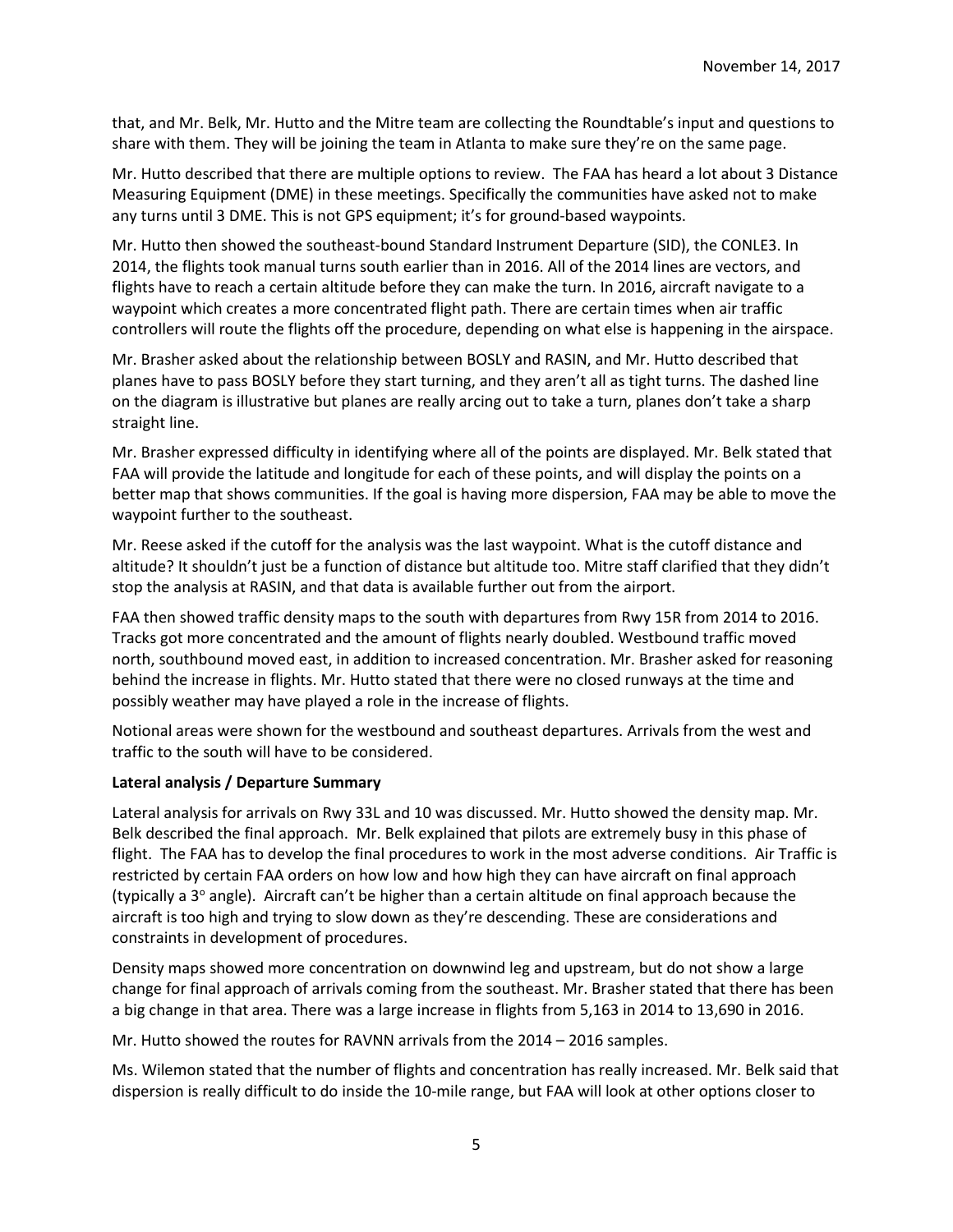the airport. There may be an opportunity for a charted visual approach when conditions permit. The PBN Working Group is going to be looking at how to reduce the impact to the community. Ms. Wilemon mentioned that Denver and Houston airports shifted the "funnel" of approaching flights away from homes and schools.

Mr. Brasher said that the diagrams FAA showed before for these arrivals looks very different from the flight density maps. They showed a much more dispersed pattern prior to Metroplex; there was no turn at SPLAT from the south. Ms. Ray reminded the Roundtable members that the prior diagrams were just showing a single day, and they were not representative. Mr. Brasher noted that the diagrams from the single day were more representative of the communities' experiences. Mr. Belk offered to go back and develop density maps that display a monthly basis. All of the Roundtable's comments and concerns will be shared with the PBN Working Group.

Mr. Belk noted that two FAA Environmental Protection Specialists (EPSs) will be on the working group to ensure FAA is doing everything possible to move traffic away from communities. The FAA also has a legal responsibility to consider environmental justice. Ms. Wilemon asked if those EPS FAA staff were involved in the Denver project. Mr. Belk said that individual staff members are in different regions, but have been sharing all the lessons learned across the country in the past several years.

Mr. Reese asked if there is an opportunity to shift airspace. Mr. Belk stated that it is a multi-year process to do that. There is a legal process required when you start looking at airspace changes. Ms. Ray confirmed that it would be a 3- to 5-year process.

Mr. Belk explained that airspace is like moving a fence, which requires an extensive legal process. Ms. Ray explained that moving the whole airspace is a formal rulemaking process, but changing procedures is not the same thing and is quicker.

A density traffic map was shown for Rwy 10 Arrivals.

Ms. Gail Sigel stated that the arrivals to Rwy 10 do not show traffic over her home, but there are planes all the time. Mr. Belk said that the full slide deck shows all procedures. Planes may be arrivals to Rwy 28.

Mr. Belk discussed vertical profiles of departures from 2014 – 2016. Similar altitude distributions at 5, 10, and 20 nautical miles from departures in 2014 vs. 2016, but some differences were discussed.

Next slides looked at vertical analysis for Rwy 33L arrivals and Rwy 10 arrivals.

Mr. Brasher asked how the flights were selected that are shown on the graph, if they were IFR or visual. Ms. Ray responded that all flights shown could be IFR or visual approaches.

Mr. Reese asked how representative these flights are to the overall total variation in types of flights. A Mitre representative responded that the flights were randomly selected, but that it was one flight for each percentage variation.

Mr. Harrell stated that the communities' observations are that flights are coming in lower, and asked why that is not showing on these slides. Mr. Belk stated he wasn't sure of the reason for the disconnect, but the data FAA used to develop these charts is very accurate. Mr. Reese asked for an analysis to show 2017 data because we [the communities] feel that traffic is up. Mr. Shank responded that the number of operations has not gone up significantly, but it is a good idea to show the data.

Mr. Brasher stated that his community started noticing the difference this past July (2016). Mr. Reese asked to clarify if the number of complaints was used to develop the timeframes for analysis. Mr. Hutto confirmed that the dates were selected based on what FAA heard in prior meetings (that most of the change occurred in 2015).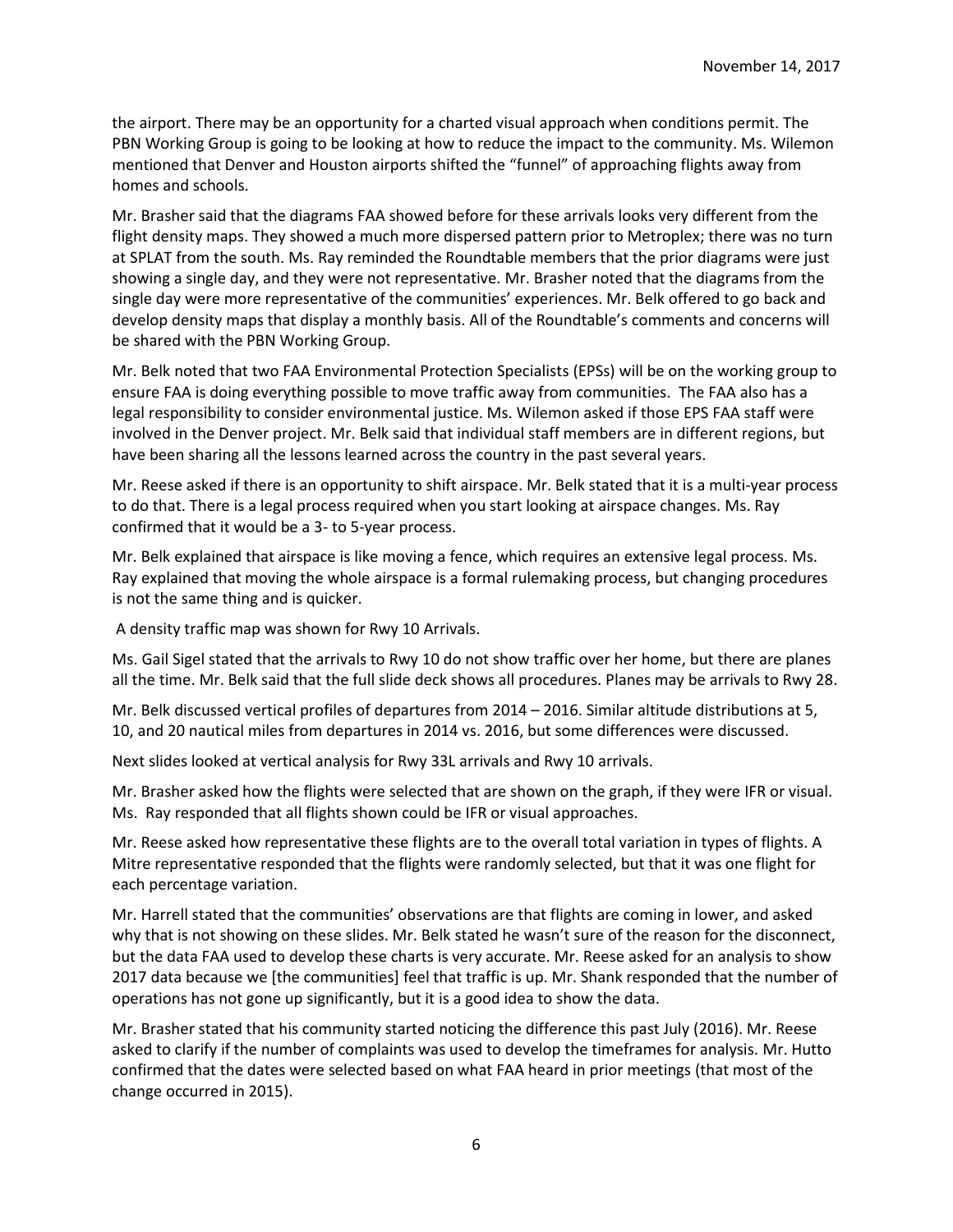FAA moved on to discuss Speed Analysis.

FAA displayed charts showing departure speed distributions from each of the runways.

Mr. Shank noted that he recalled the Roundtable wanted to see flight path compared to population density. Ms. Ray stated that the EA was based on population centroid, but that MAA would have to provide the analysis for current population density along flight paths.

Mr. Shank noted that there was also extensive interest in visual approaches to Rwy 33L that the Roundtable wanted FAA to see. Ms. Ray noted that there are two processes here: (1) look at instrument flight paths related to Metroplex and (2) short-term operational changes, which are being considered by Mr. Robert Owens and his staff.

Mr. Verchinski clarified that FAA can write procedures that will randomly disperse planes within the notional path. It was confirmed that the flights will be randomly dispersed

Mr. Parker asked for the definition of dispersion. Does FAA mean by flight, day, or some other measure?

Mr. Belk responded that dispersion is referring to by flight, and confirmed that this is a possibility that the working group will review. Mr. Hutto reiterated that the working group needs to evaluate everything in the airspace because dispersion on one track will impact other air traffic.

Mr. Verchinski agreed for the need for flight dispersion. His home is about 5 miles away from the airport, and there are a lot of planes flying overhead at night and at peak periods. The frequency is a big problem.

The FAA representative then ran through the notional design areas for each of the runways with related departures and arrivals. Mr. Belk stated his optimism based on what the FAA has been doing at other airports recently, the dispersion may be even more than what is depicted in the purple areas.

Mr. Reese asked how the notional paths compare to NextGen and pre-NextGen paths. He asked for a percentage overlap. Did the notional path get back to (for example) 20% pre-Next Gen level? Mr. Belk was unsure if that was something that could be quantified.

Mr. David Crandall of HMMH noted the noise abatement procedure areas that FAA will need to consider. Mr. Chancellor also requested FAA to show the designs over Google Earth maps, so communities are more visible.

Mr. Parker asked that FAA add the sharp turn off Rwy 15R to the west to their list of serious community concerns. Mr. Belk agreed to look at operational changes to address that.

Mr. Chancellor stated that planes coming off Rwy 15R are loud in his community, but not quite as loud as the planes coming right off Rwy 28. He requested FAA review dispersing flights laterally, vertical profiles, and altitudes of the dispersion procedures. Mr. Hutto stated TERPZ3 has altitude procedures of 500 foot climb per nautical mile, and that he wasn't sure why altitudes were low. Mr. Belk asked Mitre staff to add air speeds, climb gradients, and minimum altitude to the list of items for consideration.

Mr. Chancellor also stated that the roundtable needs to review more data to look at notional designs for arrivals. He stated that the arrivals impacting Anne Arundel County were as bad as departure impacts in Howard County, and that he could not approve notional paths that help Howard County without any relief for Anne Arundel County.

Mr. Belk said FAA is willing to come back to the Roundtable again to respond to these requests, and encouraged everyone to review the full version of the presentation. Mr. Belk reminded the room that it takes time to get this information, and that FAA wants to show the Roundtable everything so their comments can go to the working group.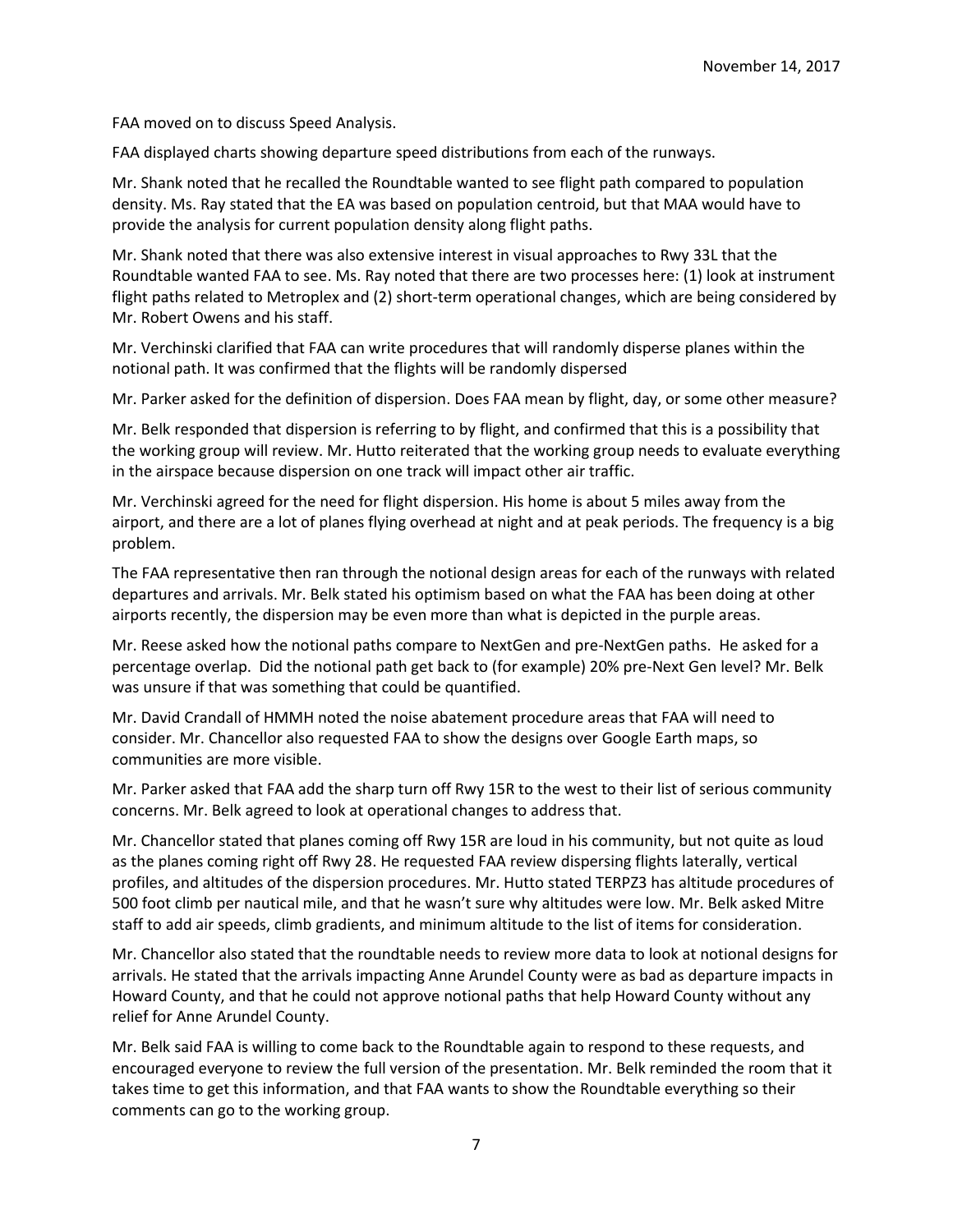Mr. Belk then ran through the anticipated timeline for notional next steps:

- July/August: Analysis review; FAA will return to address other questions and requests.
- August: PBN DCA/BWI/IAD working group five-phase kick off meeting.
- September or early Oct: Follow-up meeting with BWI Roundtable, Co-Leads and facilities; present notional designs.
- February 2019: Notional publication date.

The FAA already has a placeholder for this project. Normally these projects take 24-36 months from the time of the kick-off meeting, but they've gotten the direction and authority to design and implement changes by February 2019. Mr. Belk asked for assistance and feedback during the July/August Roundtable meetings. This is a very tight timeline.

Mr. Brasher asked for graphics to show what the procedures were before Metroplex (2014) compared to notional designs.

Mr. Parker also asked for FAA to discuss the short-term operational changes FAA will develop at the next meeting. Ms. Ray stated that those things will not be done in the working group because it's a different effort; however, FAA will discuss the short-term and long-term efforts to address the issue. Mr. Belk reiterated that although these will not be discussed in the working group, issues are connected because it is one airspace and ATO.

Mr. Reese reiterated that the Roundtable wants to see arrivals and departures from start to finish. The procedures discussed tonight were not covered in their entirety. He suggests going out to 10,000 feet.

Mr. Reese commented that the snapshot was not encompassing enough, and was not the right year – the FAA needs to look at data from 2017. Mr. Reese did not think FAA was prepared well enough for this meeting, and did not discuss enough of each procedure. He stated that FAA should do a full SID, Standard Terminal Arrival (STAR) Instrument Approach Procedure (IAP), though they only provided a 50%. Mr. Reese expressed the need to look at the airport as a whole and further voiced his frustration. He understands that the FAA's job is difficult, but the FAA has the data to do the things the Roundtable is asking. Mr. Reese requested from Ms. Ray that the FAA go back and show more recent data. He is concerned that all the data needed will not be ready to provide to the working group in August.

Ms. Ray replied that the Roundtable's recommendation is vague and it is difficult to understand specifics of what they want to see. She mentioned that most other roundtables spent time doing the analysis that FAA completed; and, every time FAA has to go back and do analysis, it will push the overall timeframe beyond 18-24 months. The FAA does not have a problem looking at newer data, but Ms. Ray was not sure what additional information newer data would present.

Mr. Brasher stated that he understands FAA's position, but his experience and the communities' experiences are not what are being shown on the maps concerning arrivals. We feel that there was a change after July 2016.

Mr. Belk agreed to show month by month data from May 2017 back to July 2016.

Ms. Ray said that she understands that the problem is concentration over GRAFE, SPLAT and JANNS; regardless of what the more recent data shows, this group (the FAA and the working group) needs to think about what can be done in this area.

Ms. Wilemon said that FAA is willing to make changes regardless of what the data shows from 2017, and that is what the Roundtable wants.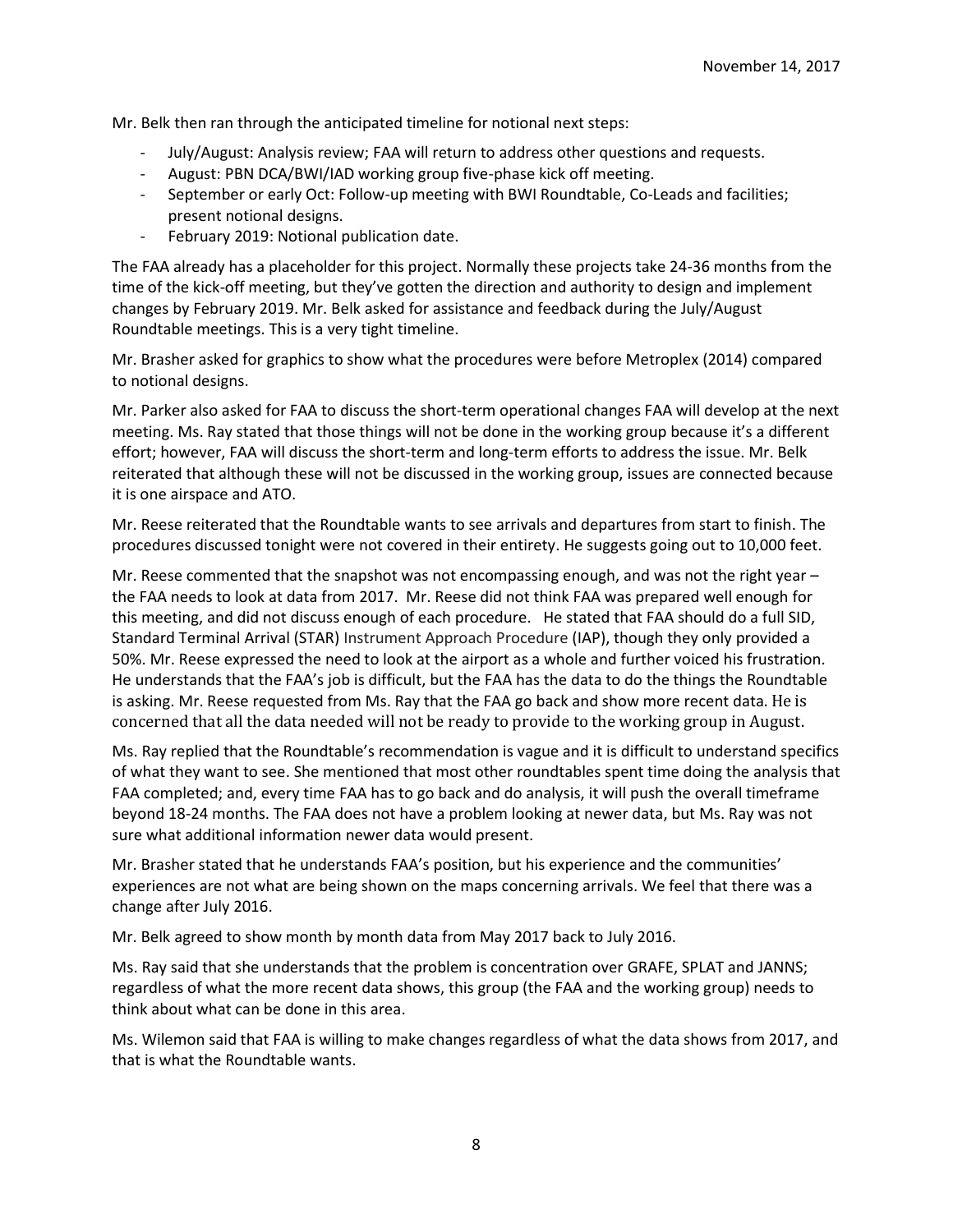Mr. Belk stated that no more data is necessary for him to see what the community is saying, as he values their qualitative input. This Rwy 33L arrival is going to take a lot of coordination.

Mr. Brasher asked for FAA to explain the tools in their toolbox to address these problems and talk internally about all the options. Mr. Belk stated that FAA is already doing this. He stated that there will be a number of coordination calls with the towers and all the right people in the FAA, before the working group officially kicks off.

Mr. Brasher asked what can be done by the July meeting.

Ms. Ray said that FAA can get the new data requested. They can discuss, in general, the tools available to FAA. Mr. Belk stated that they could show what was done in other airports by August. Ms. Ray stated late September – October is when FAA will be ready to come back with actual notional designs.

Mr. Belk said FAA can build a defined path off the end of the runway for TERPZ Rwy 15R departures. At that point, they can vector to a point further out before turning. This will be considered by FAA. Mr. Belk said the FAA is not going to throw any possibility away; they're going to look at everything.

Mr. Daly asked if, after a review of the unabridged version of FAA's presentation, some areas or data appear to be missing; can FAA go back and provide us with that additional data? Mr. Belk stated that they can look at additional procedures, and that FAA wants questions and to be alerted about places that may have been missed.

Mr. Brasher opened the floor for public comment.

# **Public comment**

Mr. Mark Peterson, Elkridge – You've said that FAA hears us, but you don't seem to have listened to us about altitude. There is not a person here who hasn't seen multiple planes lower than your data is showing. So what is this sampling based on, is it time, distance, or other? It's your interpretation, but we can see with our own eyes that the planes are not where you say they are. How often is the data sampled and recorded? I am about 6 or 7 miles out from the airport, but the planes are much lower than graphs are showing. I'm talking only departures. I think they're lower than the supposed minimum of 3,000-4,000'. They're lower than anything I've seen in 20 years. Somehow there are these rogue flights not registering on the data and causing all the problems. I never used to be able to read an aircraft's tail numbers, but now I can. This is off of Runway 28.

Mr. Randy McGuire, Mitre – The data is collected daily from FAA's radar. We compile it and get multiple radar readings for each aircraft. It's a straight reporting of the altitudes as a function of the distance from the runway, every 4.5 seconds. This is for all aircraft regardless of IFR or VFR.

Mr. Belk added that when Mr. McGuire talked about threaded track, information comes from more than Baltimore; there are multiple radars that are getting information in between what the Baltimore radar systems are getting, so it's more frequent than 4.7 seconds. The FAA has high confidence that this information is accurate. Mr. Belk said he cannot explain the scenario where people say flights are lower than in the past because he only knows what the data says.

Ms. Gail Sigel, Hanover – Ms. Sigel stated that she agrees with the altitude statements from the Roundtable members that planes are lower. She asked if the graphs averaging distance or a snapshot. Mr. McGuire confirmed it's a snapshot at 5, 10, and 20 nautical miles. Ms. Sigel said she has noticed the planes are lower and asked for a snapshot closer in to the airport and at each mile (1, 2, 3, etc.).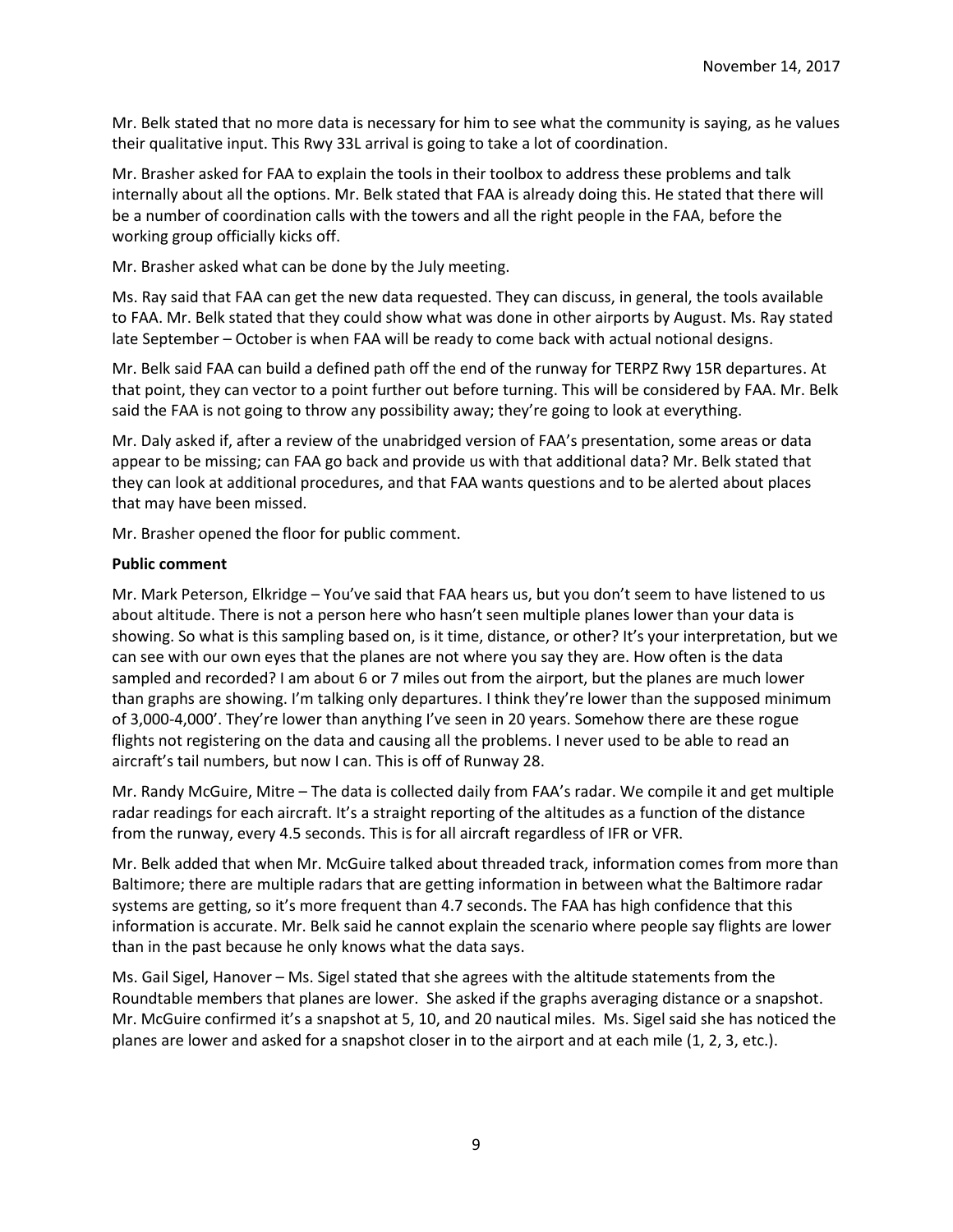Mr. Brasher asked everyone who thinks flight altitudes are lower to raise their hands, and most of individuals in the public seating public did raise their hands. Mr. Brasher commented that it cannot just be that everyone is wrong.

Mr. Harrell said his home is closer to the airport, so he cannot speak about flights further out.

Linda Curry, Severna Park – Ms. Curry asked Mr. Hutto if flights over Severna Park are at 1,100 feet. Mr. Hutto denied ever stating flights at 1,100 feet over Severna Park. Ms. Curry stated everyone agrees that all of these flights are lower, so there is something inherently wrong with the information presented by the FAA. The flights are lower over our homes. Ms. Curry said that she has lived in her home for 20 years and they are lower. The FAA needs to find out what is wrong with its system or the data.

Brent Girard, Representative for Senator Van Hollen – Mr. Girard asked if it would be prudent to have actual site visits or models and actual altitude measurements studies on the ground, in advance of the meeting in August.

Ron Pusloski, Elmhurst – Mr. Pusloski stated that he knows FAA is trying to help clean up the mess. In the month of May, there were 10,000+ flights with east departures. Twelve of 22 days we were underneath 90% of flights taking off, averaging 690 flights per day for those 12 days. That's 36 flights an hour during operating hours, or one flight every 1.56 minutes on average. Mr. Pusloski stated that he has been told aircraft are flying between 600-700 feet at 1 NM; they are lower and louder because they have higher load factors (planes are fuller) and need to use more thrust. He noted that there are more houses on the market in his community now than any time in the last 15 years. The values are lower, and homes are sitting on the market longer.

Mr. Pusloski stated that his health has deteriorated. It's depriving people of sleep. He did due diligence before buying his home, and first got involved with the airport issues in 1988 with the 1 DME turn. The final straw was when his grandchildren said they don't want to come to his house to play or sleep over because the planes are too loud. He would like to go back and address hours of operation too. The latest planes that took off used to be 11pm, and only a few. He suggested that BWI consider stopping the flights between 10pm – 6am. He put up with Stage 2 aircraft, but this noise is worse and the communities need help. His home is right at the 1 DME, and off the RWY 15R. He suggested getting a tax on every passenger flying out of BWI to fund mitigation measures. There is no money coming from the federal government for these programs. We recognize the economic benefits for the region, but we're suffering all of the impacts. He stated that his home is not in the noise zone because the models do not accurately reflect noise on the ground.

Mr. Marcus Parker said that he is going to submit the formal noise report from MAA showing the impact on all his community (Elmhurst and Queenstown). On December 26<sup>th</sup>, the noise was at 70 dB starting at 5 am and that is unacceptable.

Jimmy Pleasant, Ellicott City – Mr. Pleasant stated that 90% of the flights are Southwest Airlines, and that more planes are flying after 10 pm and before 6 am. They're MD 80s. Reagan National Airport had the same issues and asked airlines not to fly the noisiest aircraft between those times. American Airlines stopped and Delta stopped flying those models after 4 pm. This could be part of the solution for BWI. Mr. Pleasant stated that he thought departures increased by over 100 a day last month.

Debbie Wellons, Linthicum – Ms. Wellons asked why the FAA couldn't just start trying to implement solutions instead of looking at the data? She noted that data can be inconclusive. She suggested that FAA start by trying to raise the altitude of flights or implement a minimum altitude.

Mr. Shank said MAA will report back on operations numbers at the next meeting.